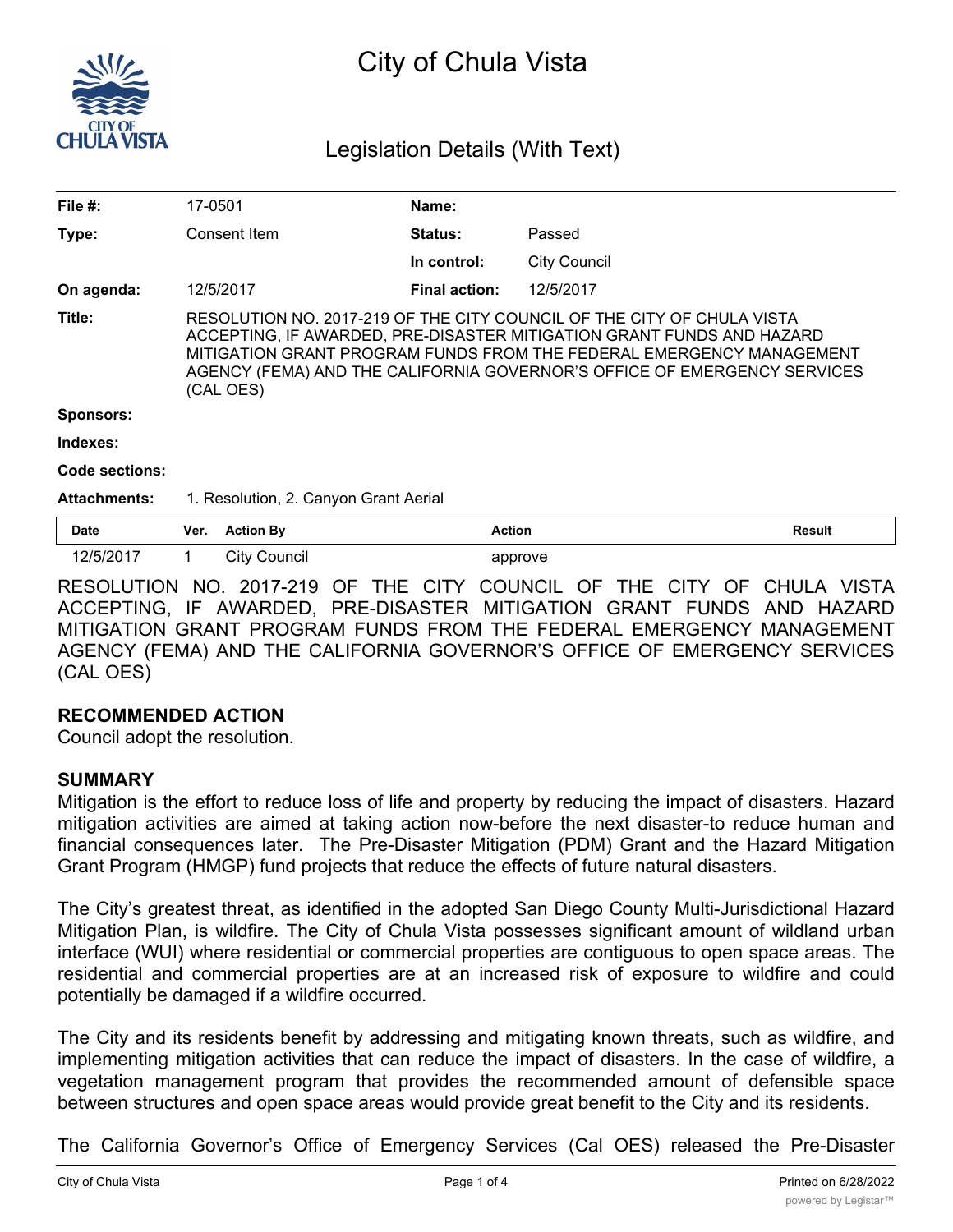Mitigation Grant and the Hazard Mitigation Grant Program, \$4 million and \$3 million respectively for eligible projects, with a 25% cost match from awardees. With support from City Administration, Public Works and Developmental Services, the Fire Department submitted project applications for each grant to secure mitigation funds for vegetation management.

### **ENVIRONMENTAL REVIEW**

### **Environmental Notice**

The Project qualifies for a Class 4 Categorical Exemption pursuant to Section 15304 (Minor Alterations to Land) of the California Environmental Quality Act State Guidelines.

### **Environmental Determination**

The Director of Development Services has reviewed the proposed project for compliance with the California Environmental Quality Act (CEQA) and has determined that the project qualifies for a Class 4 Categorical Exemption pursuant to Section 15304 (Minor Alterations to Land) of the State CEQA Guidelines because the project consists of vegetation management to limit the adverse effects of fire on vegetation and property. Thus, no further environmental review is required.

#### **BOARD/COMMISSION RECOMMENDATION**

Not Applicable.

### **DISCUSSION**

Since 2000, San Diego County has experienced hundreds of wildfires (>100 acres in size) that have burned well over one million acres. The October 2003 and October 2007 wildfires were significant, as they forced the evacuation of over 500,000 San Diego County residents, burned thousands of structures and hundreds of thousands of acres and resulted in the loss of life. Uncontrolled wildfires pose a significant threat to public health and safety, property, and critical infrastructure, requiring emergency measures be taken in response. These reasons, along with Chula Vista's abundant vegetation throughout open space areas, provided the basis for the City to declare wildfires as the greatest disaster threat facing the community. This was formally done via resolution in the City's adopted Multi-Jurisdictional Hazard Mitigation Plan*.*

Throughout our community, there is a significant amount of wildland urban interface (WUI) where residential or commercial properties are contiguous to open space areas. Chula Vista's WUI is composed of 1,000 plus acres, among 40 fire department designated open space areas, needing routine inspection along with varying degrees of vegetation management. Most of the open space areas in the center of the city are in need of urgent brush management. It is also important to note that not only does the City own the respective open space property, but the districts established to maintain the open space areas are not supported financially to perform the minimum requisite vegetation management.

Fire prevention efforts are the key to limiting the adverse effects of fire on vegetation and property. Understanding our circumstances, the City has taken many steps to better prepare for future wildfire events:

· Since 2004, the Fire Department's Fire Prevention Division requires Fire Protection Plans (FPP) for all new development where open space and development intermix. These FPPs evaluate the open space areas (e.g., fuel types, fuel density, slope aspect, weather) and prescribe defensible space parameters and construction requirements to limit the impacts of vegetation fires, should one occur. These newly developed areas have ongoing vegetation management performed as part of each development's Community Facility District. Further,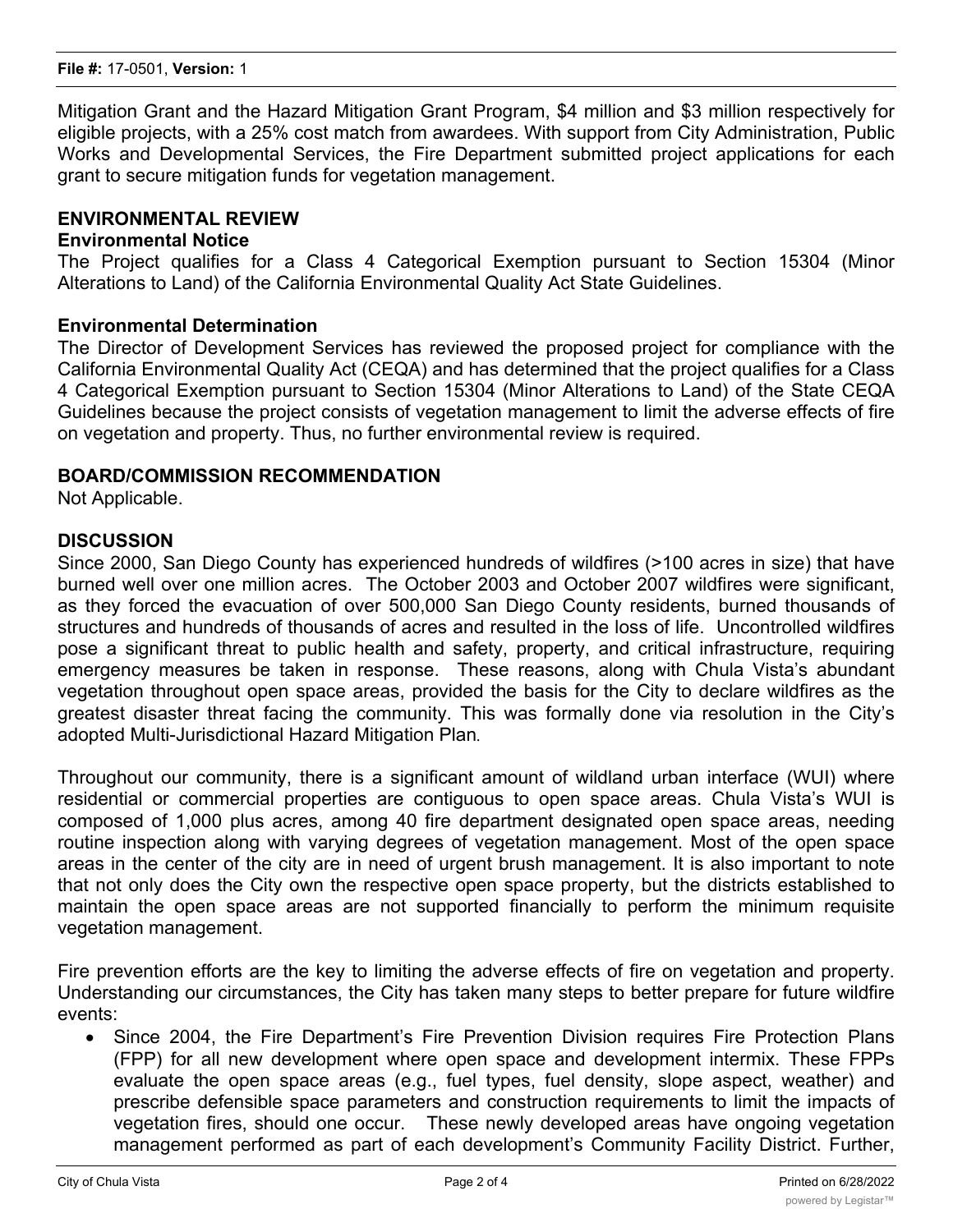the Fire Department has operationally pre-planned wildfire vegetation response specific to each of the designated open space areas.

- The Fire Department was previously successful in acquiring two vegetation management grants that allowed for critical work to be done in two open space areas.
- · Currently, the City is in the draft stages of creating an encroachment permit that would afford private homeowners permission to perform vegetation management on the City's open space property.
- · From an educational standpoint, the Fire Department adopted and customized a "Ready, Set, Go!" wildfire education program.

To continue mitigating the City's wildfire threat, the Fire Department actively pursues opportunities to implement vegetation management activities. Most recently, the Fire Department became aware of two new grant opportunities where vegetation management is an eligible activity. The California Governor's Office of Emergency Services (Cal OES) released the Pre-Disaster Mitigation Grant and the Hazard Mitigation Grant Program, \$4 million and \$3 million respectively for eligible projects, with a 25% cost match from awardees. With support from City Administration, Public Works and Developmental Services, the Fire Department submitted project applications for each grant to secure mitigation funds for vegetation management.

If awarded, these grant funds will allow the City to complete the necessary vegetation management in several open space areas. There are seventeen (17) open space areas identified as the priority for vegetation management (please see Attachment #2 - Canyon Grants Aerial). The initial vegetation management activities are the most challenging aspect as it requires the most clearing. Following the initial vegetation management, the City will implement a maintenance scheduled that is much more manageable in terms of cost and labor. City forces and contractors will be able to effectively manage the vegetation in the open space areas and maintain the required defensible space and brush management zones outlined in the City's Multiple Species Conservation Plan (MSCP).

# **DECISION-MAKER CONFLICT**

Staff has reviewed the property holdings of the City Council and has found that, Councilmember Aguilar and Mayor Mary Casillas Salas have real property holdings within 500 feet of the boundaries of the property which is the subject of this action. Consequently, pursuant to California Code of Regulations Title 2, sections 18700 and 18702.2(a)(11), this item presents a disqualifying real property-related financial conflict of interest under the Political Reform Act (Cal. Gov't Code § 87100, et seq.) for the above-identified member.

Staff is not independently aware, and has not been informed by any City Council member, of any other fact that may constitute a basis for a decision maker conflict of interest in this matter.

#### **LINK TO STRATEGIC GOALS**

The City's Strategic Plan has five major goals: Operational Excellence, Economic Vitality, Healthy Community, Strong and Secure Neighborhoods and a Connected Community. A vegetation management supports the Citywide strategy to enhance prevention efforts and prepare communities for natural disasters and other emergencies. Establishing a vegetation management program will undoubtedly enhance prevention efforts as it relates to wildfire damage to structures, and it will also lead to increased community awareness and education about the threat of wildfire.

#### **CURRENT YEAR FISCAL IMPACT**